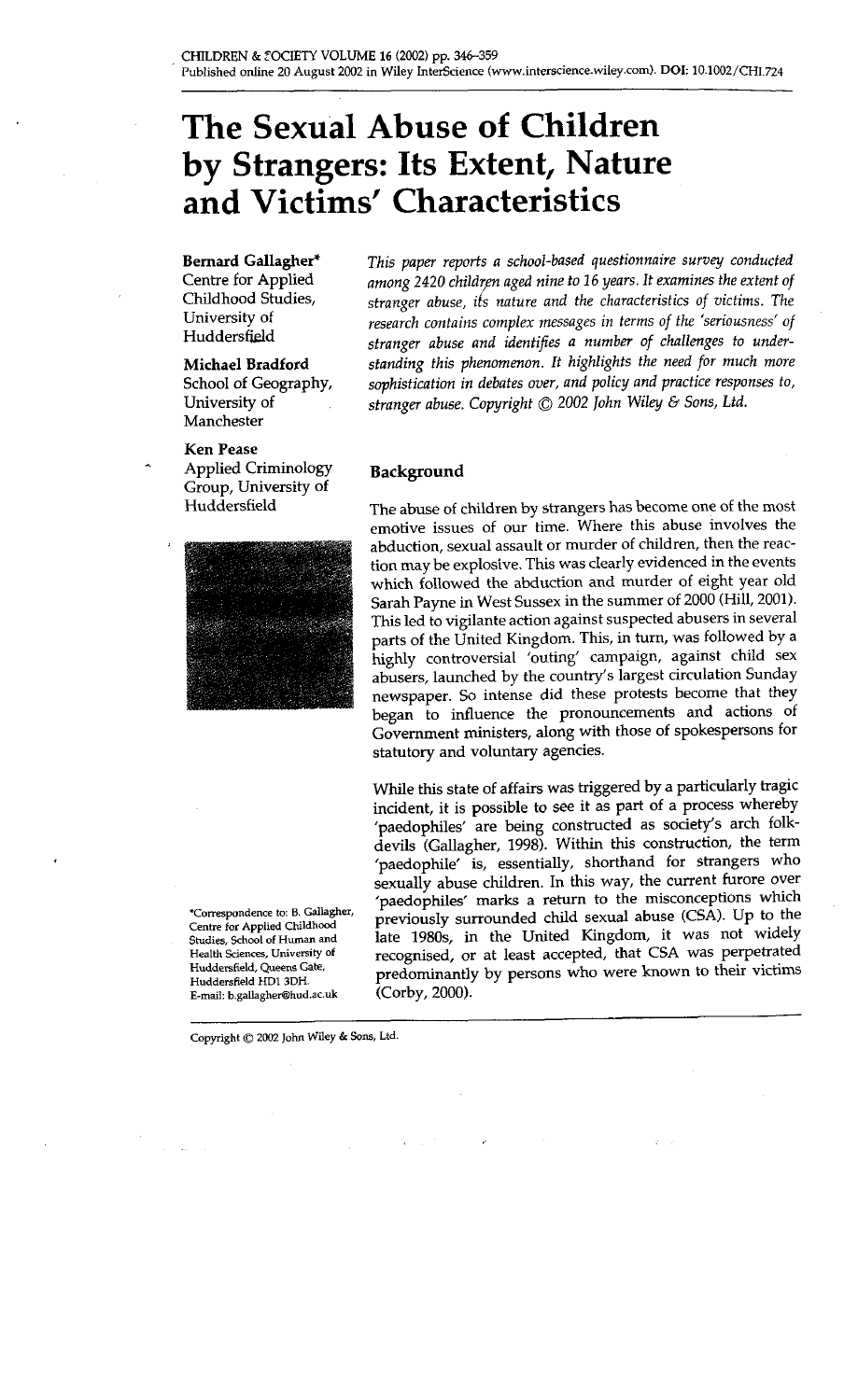<sup>A</sup> number of studies have confirmed the level of concern felt among the general public towards stranger abuse. For example, a survey by a national children's safety charity, found that the greatest fear among parents/carers was that their child might be abducted (Kidscape, 1993). Another study showed that the main reason parents/carers drove their children to school was the fear that they might be 'molested' (Hillman, 1993). Sixty per cent of parents/carers reported that the risk strangers posed to their children was <sup>a</sup> 'major worry' McNeish and Roberts, 1995.

Much of the recent debate around criminal justice policy reflects the notion that CSA is largely perpetrated by those outside victims' families, including strangers. Legislation consequent upon that debate includes the Criminal Records Bureau (Police Act 1997), provision for extraterritorial legislation (Sex Offenders Acts 1997), the creation of Sex Offender Orders (Crime and Disorder Act 1998), and a series of other measures currently under consideration (Home Office, 2000).

Some have taken issue over the response to the (supposed) threat of stranger abuse. A number of commentators have pointed out that 80-90 per cent of sexual abuse is perpetrated by persons known to the child (such as family members, other relatives and neighbours), with strangers accounting for only 10-20 per cent of cases (Grubin, 1999). Kidscape (1993) cites official figures which show that between 1987 and 1991 40 children were killed by strangers compared to 231 who were killed by persons they knew, often parents or carers. Misconceptions over the threat posed by stranger abuse place children at greater risk (Furedi, 2001). Some have argued that parents/carers have—as a result of their anxiety over stranger abuse--restricted children's freedom to such an extent that is has affected their psychological Mental Health Foundation, 1999, social Innocenti Research Centre, 2001) and physical development (Bateson and Martin, 1999).

Given that stranger abuse occasions intense social concern, it is a paradox that there remains a dearth of knowledge. David Finkelhor and colleagues have looked at incidence (Finkelhor and others, 1992), risk factors (Finkelhor and others, 1995b) and the means by which children resist assaults (Asdigian and Finkelhor, 1995). Two other strands of work relate indirectly to stranger abuse. The first is concerned with the effectiveness of prevention programmes (Wurtele and Miller-Perrin, 1992), and the other with victim surveys, whether from a criminological (Aye Maung, 1995) or a child protection (Kelly and others, 1991) perspective.

While there is, then, some useful literature on stranger abuse, its scope is limited such that understanding remains poor. This means that many key questions on the extent and nature of the problem, and its implications for policy and practice remain to be answered.

# Methodology

The research comprised three main stages: a school-based questionnaire survey; interviews with a sample of victims and non-victims of stranger abuse (and their parents/carers) identified through the survey; and a search of police records concerning reported stranger abuse cases. This paper discusses findings from the school-based questionnaire survey.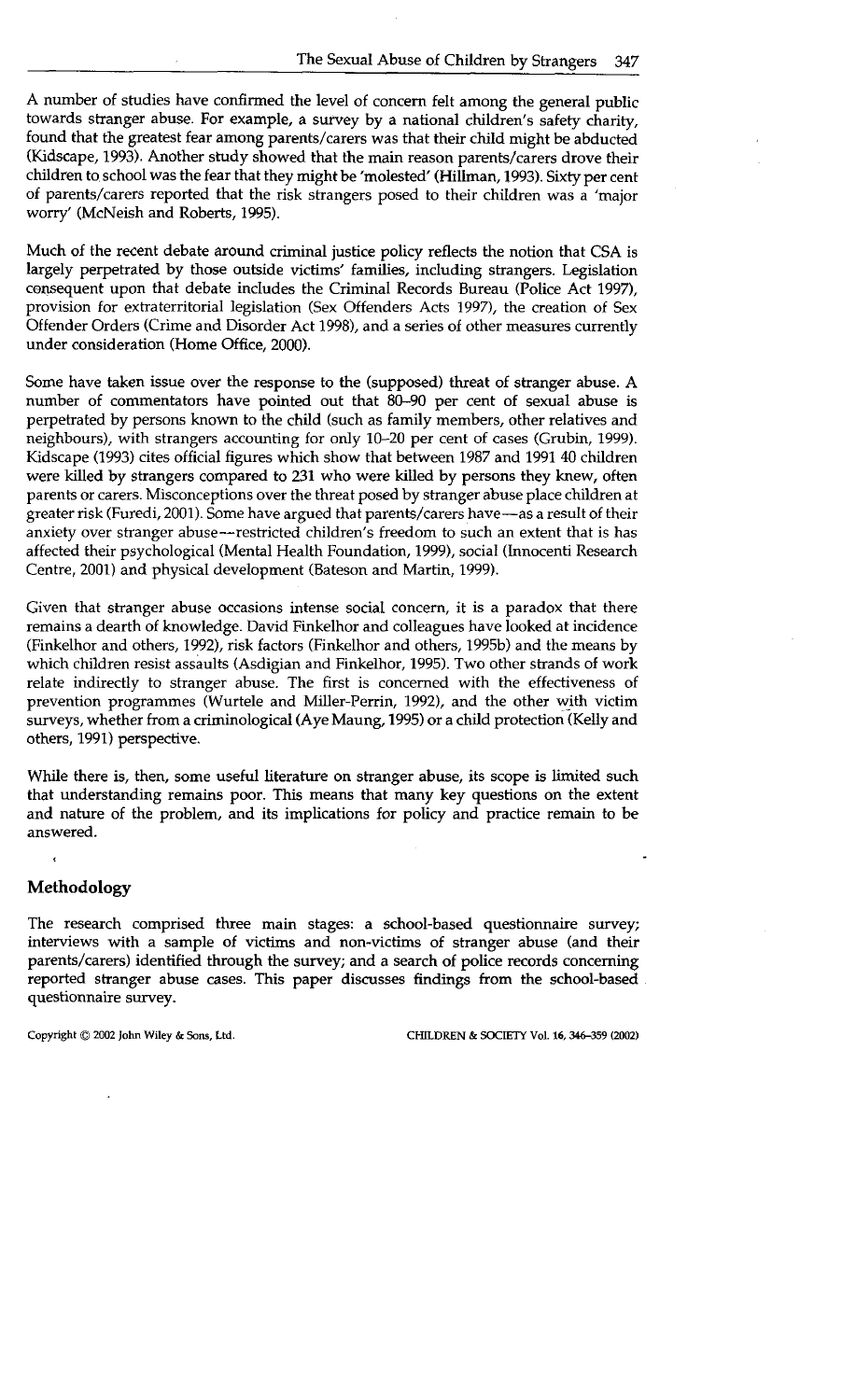## *Sample*

Questionnaires were administered to <sup>2420</sup> children aged nine to <sup>16</sup> years drawn from <sup>103</sup> classes in <sup>26</sup> primary and secondary schools located in three local authorities in northwest England. Schools were selected from four types of area: inner city, outer suburbs, peripheral council estate and rural. The first eligible school to be approached was the one whose pupil population most closely matched that of the area from which it was drawn in terms ofsocio-demographic profile. If the first séhool declined to take part, the next closest match was contacted, and so on, until <sup>a</sup> school agreed to participate. A total of 53 schools were approached, of which 26 (49 per cent) agreed to take part.

## *The questionnaire*

The questionnaire was concerned with: the children's socio-demographic characteristics; lifestyle; victimisation and accidents *outside the home;* and fears and anxieties. Victimisation questions covered theft (attempted and accomplished), harassment, physical incidents and sexual incidents (attempted and accomplished). If children had *ever* experienced any of the above types of victimisation, they were asked to tick a number of boxes to indicate the specific acts which had occurred; provide a short description of the most recent incident; and tick a further series of boxes concerning other features of the 'last' incident, including to which of the following three categories their assailant belonged: 'People <sup>I</sup> knew', 'People <sup>I</sup> had seen before' or 'Strangers'. Children appeared to have very few problems with this.

#### *Procedure*

Questionnaires were usually administered to children during lesson times. Children were told that the survey concerned their safety outside the home; the questionnaire included questions on things which might have happened to them when they have been out; and that the aim was to increase children's safety. Children were briefed on completing the questionnaire in private, with researchers helping them with any queries. Teachers were not normally present during administration of the questionnaire. Once completed the children were given a debriefing.

The survey was carried out between April 1996 and January 1997. Few practical, methodological or ethical problems were encountered. This may be due to the considerable care and attention invested, including extensive work and consultation during the piloting stage.

Piloting involved administering an initial draft of the questionnaire to ten girls and boys aged nine to <sup>16</sup> years, in one-to-one situations. Following redrafting, the questionnaire was given to 363 children in seven primary and secondary schools located in local authorities other than those in the main study. At both stages, the researchers engaged in discussion with respondents to ensure they understood the questions.

## *Methodological issues*

Special methodological issues arise in research with children Lewis and Lindsay, 2000 and on sensitive topics Gallagher and others, 1995. As both of these featured in the current research, their possible impact upon the findings must be addressed.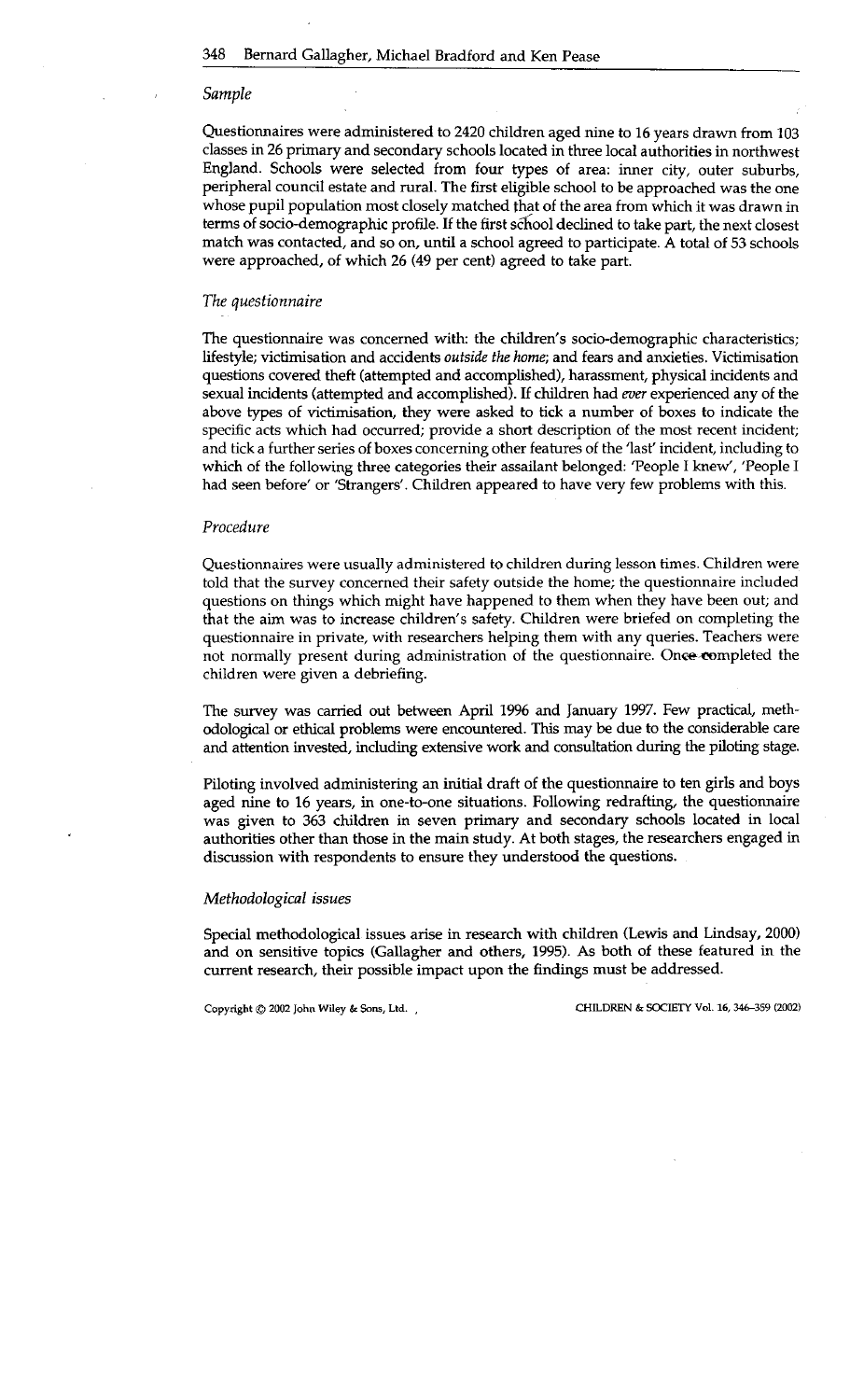Table 1: Non-response rate to victimisation and accident questions

| Question           | N    | $\%$ |
|--------------------|------|------|
| Theft              | 54   |      |
| Harassment         | 84   | 3    |
| Physical incidents | 168  | 7    |
| Sexual incidents   | 311  | 13   |
| Accidents          | 148  | 6    |
| Total sample       | 2420 | 100  |

Survey response rate. Some children did not take part, either because their parents/ carers did not give permission; they were absent or otherwise engaged on the day the questionnaire was administered; or the school advised against it. Figures for the number of 'missing' children were available for 68 (66 per cent) of the 103 separate classes taking part in the research. Of the 1865 children in these classes, 316 (17 per cent) did not complete a questionnaire. Although this is a relatively low non-participation rate, it may have led to some bias in the findings.

Sensitive questions. Table <sup>1</sup> lists the victimisation and accident sections in the order in which they appeared on the questionnaire, with the non-response rate for each. There was a steady rise in the rate at which children failed to answer questions as they proceeded through the questionnaire. Some of this was probably due to children's decreasing motivation and their running out of time. These factors do not appear to be sufficient to explain all non-responses, particularly those regarding sexual incidents. For while the non-response rate climbed from 2 per cent (for theft questions) to 13 per cent (for sexual incident questions), it fell back to 6 per cent for the accident questions. Taking into account response levels which precede and follow them, there seems to be an additional 6-7 per cent non-response for the sexual incident questions. Some children may have found these questions too embarrassing. Others, perhaps engaging in consensual sexual activity, considered this an invasion of their privacy. However, it is likely that the of the nonrespondents (as well as some of the children who answered this question in the negative) were victims of sexual incidents but did not wish to report this on the survey, for understandable reasons (Leventhal, 1998). Some victims may have been even less inclined to report incidents given that the questionnaire was not anonymised. Children were asked to provide their name and address in order that some of them could be contacted to take part in follow-up interviews.) Thus, this survey may represent an underestimate of the prevalence of sexual abuse incidents.

Comprehension. Figure <sup>1</sup> shows, with original emphases, 'screening' questions for sexual incidents. These are modified from Anderson and others (1994) and the British Crime Survey (BCS) (Aye Maung, 1995).

There is a risk that children misinterpreted these questions, with some of them overreporting and others under-reporting incidents. For example, some children may have thought that 'Touch you in a way that you didn't like' included being physically struck by someone (although they had previously completed questions on physical incidents). In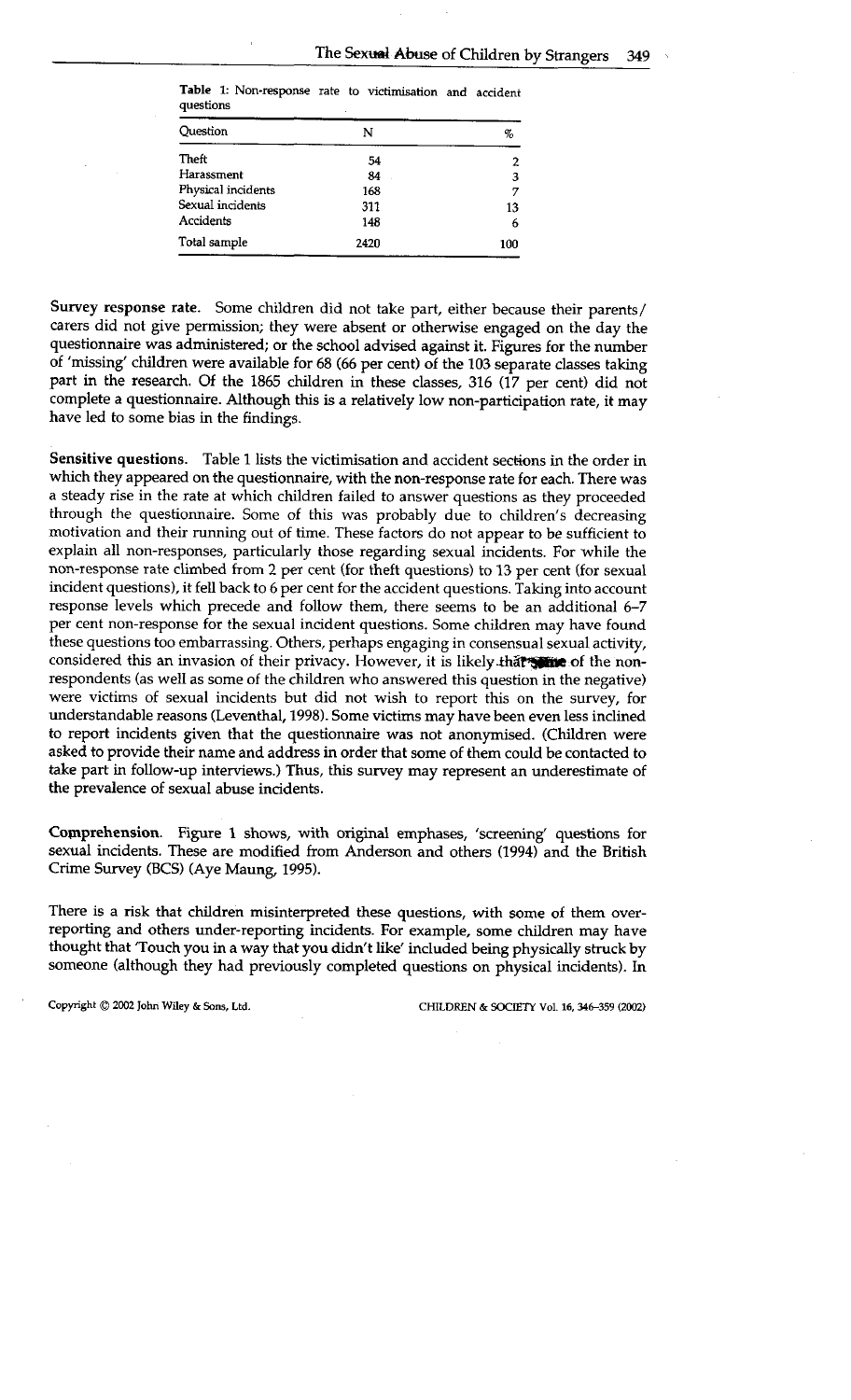- Has anyone EVER done, or *tried* to do, any of these things to you when you have been away from home? *-Touch* you in a way that you didn't like -Tried to *touch* you in a way that you didn't like -Got you to *touch* them in a way that you didn't like
- -Tried to get you to *touch* them in <sup>a</sup> way that you didn't tike
- -Got you to go with them when you didn't want to
- -Tried to get you to *go with them* when you didn't want to
- -Showed you a *private part* of their body which you didn't want to see
- -Or, has nothing like this ever happened to you

Figure 1: 'Screening' question on sexual incidents

practice, children's detailed descriptions of the 'last' incident, their non-responses (see above) and other information they provided, suggested that they did understand the questions. This is illustrated by the following vignette, obtained from a ten year old girl who had ticked the box *'Tried to get you to touch them in <sup>a</sup> way that you didn't like':*

<sup>I</sup> was playing with my friend in <sup>a</sup> street near where <sup>I</sup> live. A man came on <sup>a</sup> motorbike. He shouted at us for lop. He said we could sit on his bike. Then he pulled his trousers down and said come over here, and then he grabbed Sarah's [pseudonym] hand and then he grabbed my hand. <sup>I</sup> struggled and got my hand away and then he got Sarah's hand and touched his penis. I ran back but <sup>I</sup> waited for Sarah. <sup>I</sup> didn't know what to do. <sup>I</sup> stuck to the wall frightened. Sarah got away. Then we ran to her house and then to mine and then told our mums and they phoned the police. They caught him. He'd done it to someone else. The police told us.

## *Ethical issues*

The authors were aware of the ethical issues involved in conducting research with children and on sensitive topics. Consequently, a series of measures was deployed to ensure that the research was ethical. These included liaison with ChildLine and the distribution of ChildLine contact cards to all participants; briefing and debriefing sessions for all participants; lengthy pre-testing of the questionnaire; the use of male and female researchers in the administration of the questionnaire; and the sensitive handling of any 'issues' which arose as a result of the survey.

In the event, this aspect of the research gave rise to only a very small number of 'problems'. These were of three main-and sometimes overlapping-types: children who became upset during the survey; children who reported previously undisclosed abuse; and children who reported current abuse. The researchers sought to provide support to children in all of these situations. This support took a variety of forms, including comforting the child, encouraging the child to talk to someone else (whether a relative, friend or agency worker), liaison with teaching staff and contact with other agencies. The authors feel that these situations were, in general, handled quite satisfactorily. However, this experience did underline the challenges faced in carrying out research on sensitive topics and with 'vulnerable' populations-including the requirement, sometimes, to balance the interests of different parties—and the need to ensure that ethical issues are fully considered, and prepared for, in advance of fieldwork.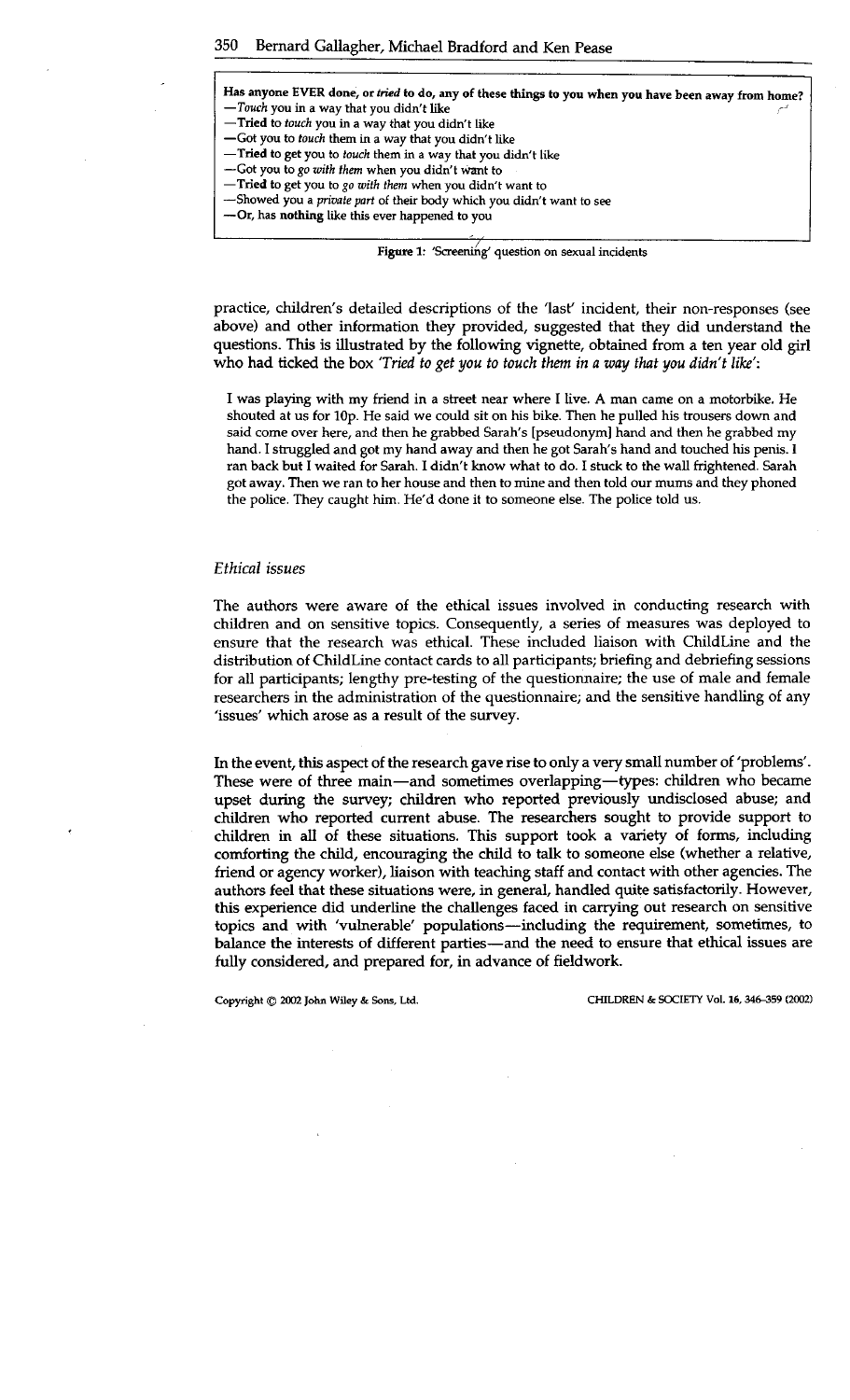|  | Table 2: The prevalence of all sexual incidents |  |  |  |
|--|-------------------------------------------------|--|--|--|
|--|-------------------------------------------------|--|--|--|

| Victim status    | N    | %   |  |
|------------------|------|-----|--|
| Never victimised | 1648 | 78  |  |
| Victimised       | 461  | 22  |  |
| Sub-total        | 2109 | 100 |  |
| Stated           | 2109 | 87  |  |
| Missing          | 311  | 13  |  |
| Total            | 2420 | 100 |  |

#### Findings

#### *Extent*

Any sexual incident. As Table 2 shows, just under one-quarter (22 per cent) of all the children answering this question reported having been involved in a 'sexual incident'. The BCS found that 7 per cent of 12-15 year olds reported being 'sexually harassed' by men Aye Maung, 1995. The current study incorporated a wider range of behaviours including, for instance, incidents perpetrated by other children. Aye Maung (1995) has noted, that some methodologies may be more conducive than others towards reporting sensitive topics.

Prevalence of stranger-perpetrated incidents. In respect of the 'last' sexual incident, the largest group (44 per cent) of perpetrators consisted of 'known' persons. Table 3 shows that strangers were responsible for an almost equally large proportion of these incidents (41 per cent). Persons whom the child had only 'seen before' made up a relatively small proportion of incidents (13 per cent).

If 'last incidents' are representative of all incidents-and taking into account that 22 per cent of the sample experienced some form of sexual incident-then the proportion of respondents enduring a stranger-perpetrated sexual incident would have been 9 per cent. In the recent prevalence survey carried out by NSPCC, 4 per cent of respondents stated that they had been sexually abused as a child by a stranger Cawson and others, 2000. Some of this difference may be explained by the current study's focus upon a broader

Table 3: Victim-perpetrator relationship in sexual incidents ('last'

| incidents only) |     |                |  |  |
|-----------------|-----|----------------|--|--|
| Relationship    | N   | %              |  |  |
| Known           | 175 | 44             |  |  |
| Stranger        | 161 | 41             |  |  |
| Seen before     | 50  | 13             |  |  |
| Combination     | 9   | $\overline{2}$ |  |  |
| Sub-total       | 395 | 100            |  |  |
| Stated          | 395 | 86             |  |  |
| Missing         | 66  | 14             |  |  |
| Total           | 461 | 100            |  |  |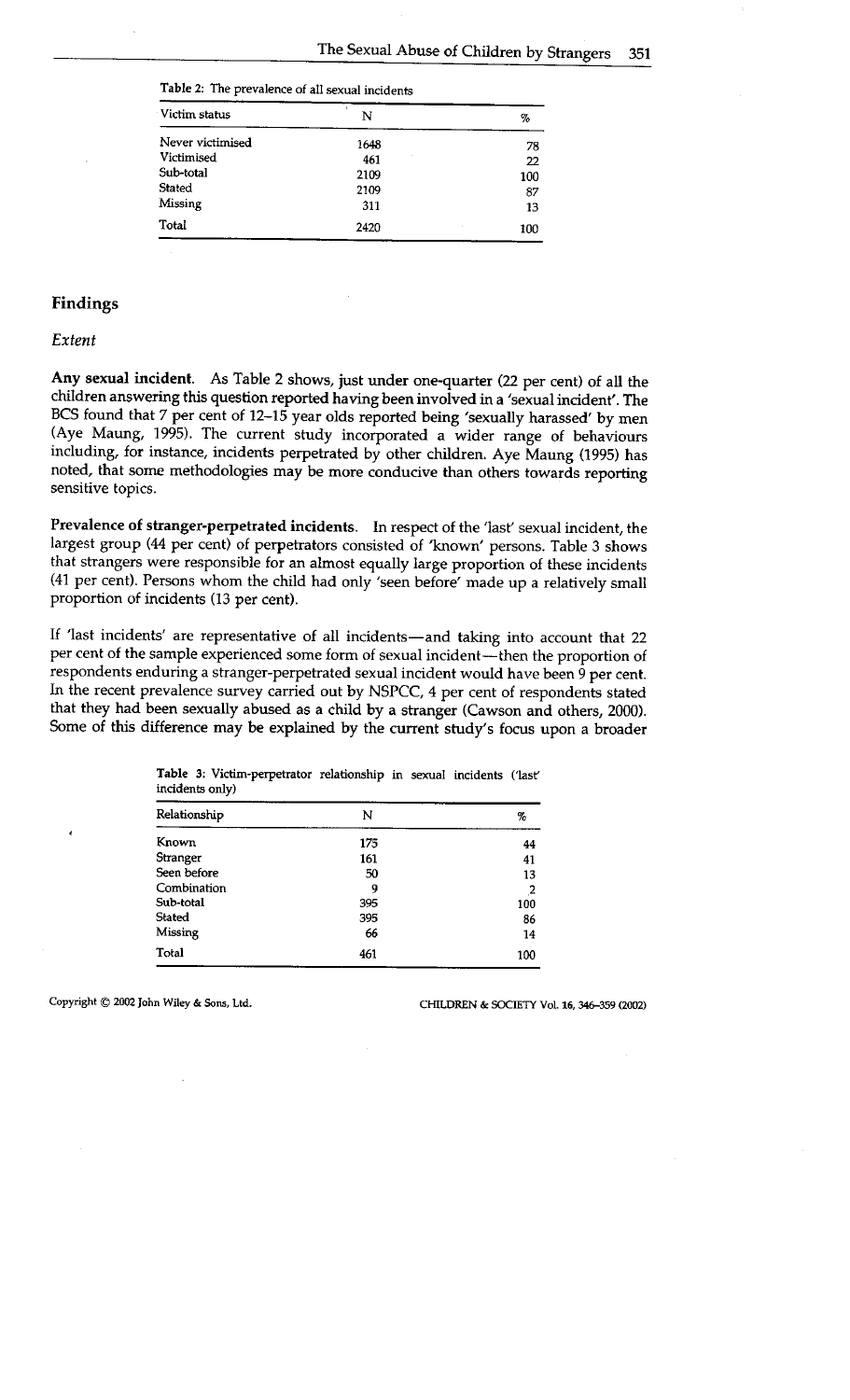| All incidents<br>experienced by child<br>N |       |     |          | 'Last' incident experienced by child |             |     |
|--------------------------------------------|-------|-----|----------|--------------------------------------|-------------|-----|
|                                            | Known |     | Stranger |                                      | Seen before |     |
|                                            | N     | %   | N        | %                                    | N           | %   |
| Once                                       | 53    | 45  | 80       | 66                                   | 19          | 54  |
| More than once                             | 65    | 55  | 42       | 34                                   | 16          | 46  |
| Sub-total                                  | 118   | 100 | 122      | 100                                  | 35          | 100 |
| <b>Stated</b>                              | 118   | 67  | 122      | 76                                   | 35          | 70  |
| Missing                                    | 57    | 33  | 39       | 24                                   | 15          | 30  |
| Total                                      | 175   | 100 | 161      | 100                                  | 50          | 100 |

Table 4: Repeat victimisation

range of incidents and its use of a methodology which meant that sexual incidents were more 'accessible'. For example, use of a questionnaire, as compared to an interview format, should have made the situation less fraught. Similarly, asking about recent experiences should have led to fewer incidents being forgotten.

Repeat victimisation. Some of the most important developments in criminology over the past decade have been in the area of repeat victimisation (Pease, 1998). In the present study, children were asked to record the number of times 'anything like this happened to you'. Table <sup>4</sup> indicates that children who were victimised by strangers were less likely to suffer re-victimisation. One-third of 'stranger-victims' experienced repeated incidents, as against over one-half of the children who reported that the 'last' incident was perpetrated by a person known to them. While these results indicate, then, that stranger incidents are more likely to be 'one-offs', they also suggest that a sizeable minority of these victims may be quite vulnerable.

Other incidents. It is important to consider these findings in the context of other types of incident which children experienced. As is clear from Table 5, by far the most common incident to befall children was an accident. Eighty per cent of respondents suffered an accident when they were 'out'. This included being struck by cars, bitten by dogs and falling off bicycles. Thirty six per cent of these victims went to see a doctor as a result of their 'last' accident. Among all types of incident listed in Table 5, stranger-perpetrated sexual abuse was the least common.

The remainder of this paper is restricted to a discussion of 'last' incidents perpetrated by strangers.

| acciuento             |                        |
|-----------------------|------------------------|
| Incident              | Children reporting (%) |
| Accident              | 80                     |
| Harassment            | 32                     |
| Theft/attempted theft | 24                     |
| Physical              | 11                     |
| Sexual                | 9                      |

|           |  |  | Table 5: Prevalence of all stranger-perpetrated victimisations, and |  |
|-----------|--|--|---------------------------------------------------------------------|--|
| accidents |  |  |                                                                     |  |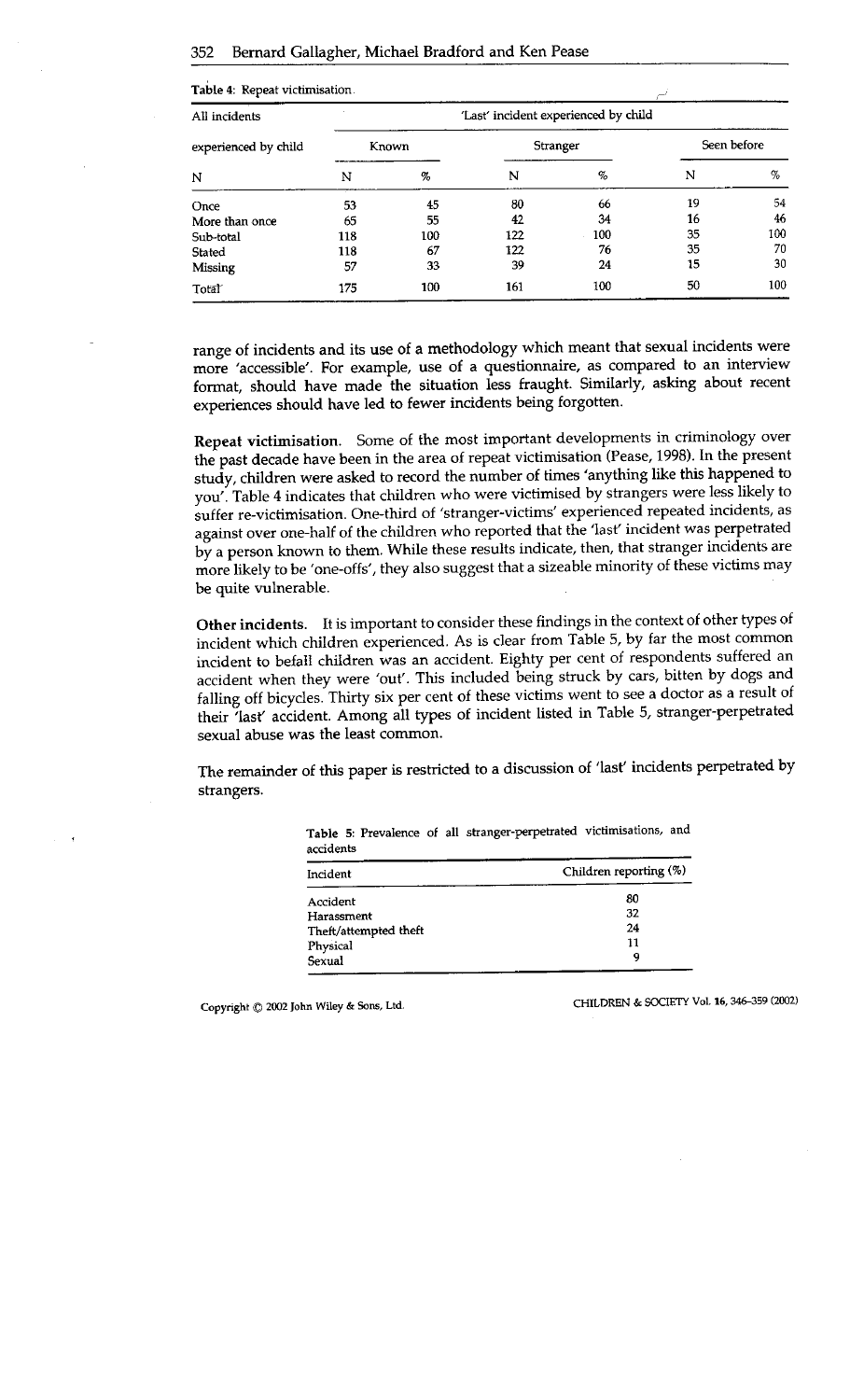Table 6: Specific types *of* act involved in 'last' sexual incident

| Act                                               | N   | %*  |  |
|---------------------------------------------------|-----|-----|--|
| Perpetrator indecently exposed self               | 65  | 44  |  |
| Perpetrator tried to get child to go with him/her | 41  | 28  |  |
| Perpetrator touched child                         | 27  | 18  |  |
| Perpetrator tried to touch child                  | 21  | 14  |  |
| Perpetrator tried to make child touch him/her     |     |     |  |
| Perpetrator made victim go with him/her           |     |     |  |
| Perpetrator made victim touch him/her             |     |     |  |
| Stated                                            | 147 | 91  |  |
| Missing                                           | 14  |     |  |
| Total                                             | 161 | 100 |  |

\*The total percentage exceeds 100 as some victims reported more than one type of act per incident.

## *Nature of incidents*

As Table 6 reveals, by far the most common type of incident involved acts of indecent exposure, being cited by almost one-half (44 per cent) of all 'stranger victims'. An example of one such incident, involving a ten year old girl, is given below. Less than one-fifth (18 per cent), said they had been 'touched' by a perpetrator. Extrapolating, some 2 per cent of all the children in the survey would have been touched by a stranger in a sexual way and only 0.1 per cent would have been made to touch a stranger in a sexual way. Thus, while the prevalence of all stranger-perpetrated incidents was higher than might have been anticipated, many children were reporting less serious incidents, with few children experiencing acts which involved physical contact.

Me and my sister were in the park at night and a man was walking up and down and then he stood in <sup>a</sup> corner and pulled his pants down at us.

The number of children who reported that a stranger had 'tried to get them to go with him or her' (28 per cent) is disquieting. While a very small proportion (2 per cent) of the entire sample, these acts are potentially extremely serious. It is possible that some children misinterpreted this question, because of the rather general way in which it was worded, and had in mind quite innocuous incidents. However, it was the authors' impression, based upon an examination of the vignettes children were asked to provide, that they were reporting bona fide attempts by strangers to get them to go with them to places such as parks, cars and residences, as the following account, from a ten year old boy, illustrates:

hwas in my old street and <sup>I</sup> was playing cricket with my friends and <sup>a</sup> car drove through and then stopped and reversed back up to me and shouted to me to get in her car. <sup>I</sup> said 'No!' and ran off to my house. The car drove off. All <sup>I</sup> can remember is that it was a white car.

The figures in Table 6 also contain some reassurance. Approximately ten times as many perpetrators *tried* to get children to go with them (41) as achieved this (4). Similarly, more perpetrators *tried* to get the child to touch them (8), than succeeded (1). Although children appeared to be less successful in preventing perpetrators from touching them (21 and 27 respectively, these results suggest that children can, and do, resist stranger assaults.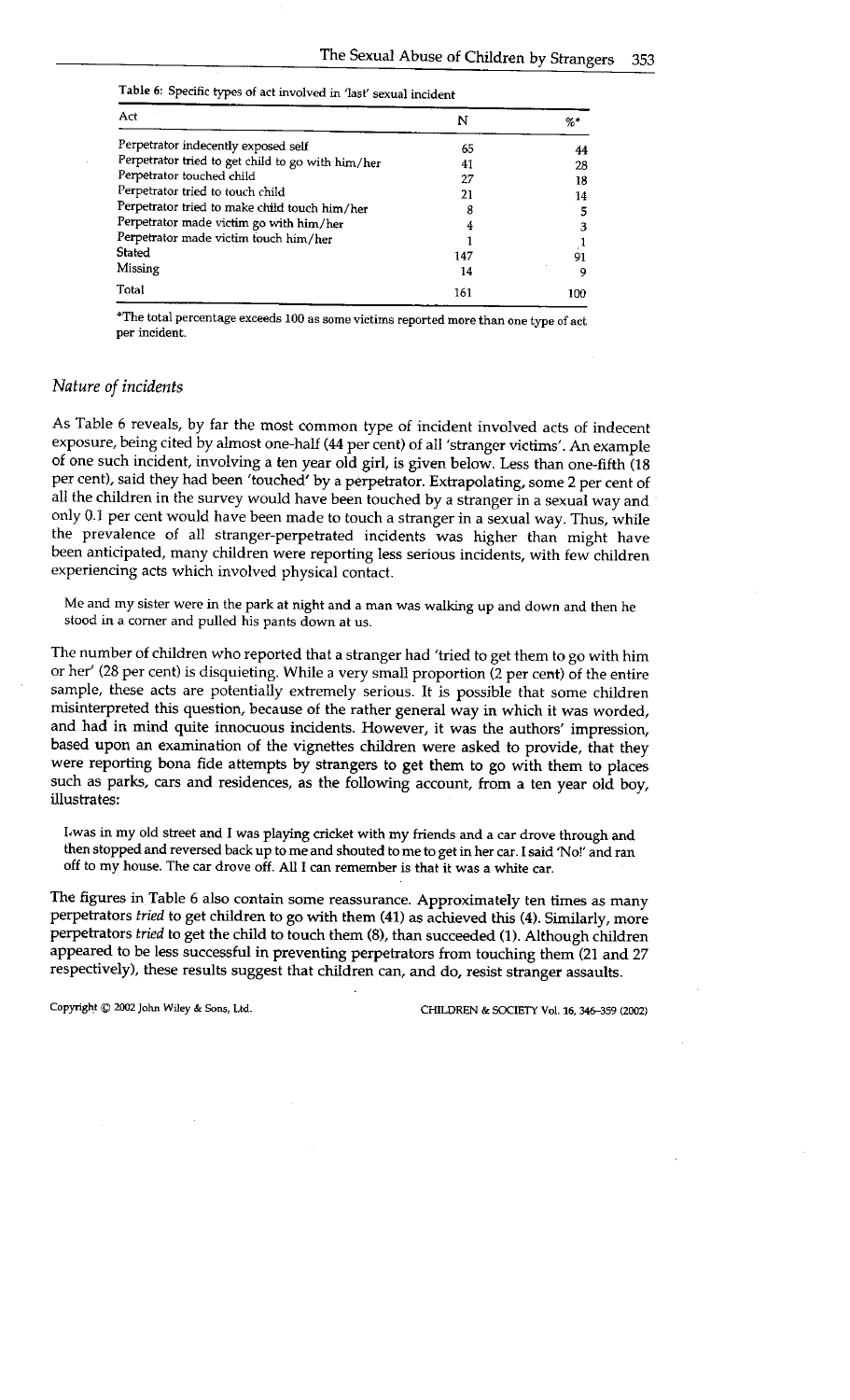| Age       | $\sim$ | Victim         | Non-victim |  |     |      | All  |  |
|-----------|--------|----------------|------------|--|-----|------|------|--|
|           | N      | $\%$           | N          |  | %   | N    | $\%$ |  |
| 9         | 19     | 11             | 161        |  | 89  | 180  | 100  |  |
| 10        | 19     | 6              | 302        |  | 94  | 321  | 100  |  |
| 11        | 13     | 5              | 248        |  | 95  | 261  | 100  |  |
| 12        | 20     | 6              | 307        |  | 94  | 327  | 100  |  |
| 13        | 35     | 12             | 266        |  | 88  | 301  | 100  |  |
| 14        | 23     | 8              | 265        |  | 92  | 288  | 100  |  |
| 15        | 23     | 8              | 254        |  | 92  | 277  | 100  |  |
| 16        | 6      | 9              | 60         |  | 91  | 66   | 100  |  |
| Sub-total | 158    | 8              | 1863       |  | 92  | 2021 | 100  |  |
| Stated    | 158    | 98             | 1863       |  | 82  | 2021 | 84   |  |
| Missing   | 3      | $\overline{2}$ | 396        |  | 18  | 399  | 16   |  |
| Total     | 161    | 100            | 2259       |  | 100 | 2420 | 100  |  |

Table 7: The age of victims at the time of the survey

#### *Victim characteristics*

Age. Older children should report more stranger-perpetrated incidents, given that they have been exposed to this risk for a greater length of time. Table 7, though, indicates that there was no clear relationship between prevalence and age. For example, nine year olds-the youngest group in the survey-included the second highest proportion of victims.

A number of factors, relating to aspects of the children's reporting behaviour, might explain Table 7. Older children may have felt more inhibited about their victimisation and less inclined to report it. Younger children were arguably more likely to misinterpret the question and thus 'over-report' incidents, possibly in an effort to meet perceived researcher expectations.

In the course of the survey children were asked when incidents had occurred. To make this task more feasible, children were invited to select from periods which, it was thought, might be quite prominent in their lives. As Table <sup>8</sup> shows, their answers were fairly evenly distributed across three of these periods. This may be misleading, however, as these

| Period                 | N   | %   | Weighted for standard<br>12 month period (N) |
|------------------------|-----|-----|----------------------------------------------|
| Current school year    | 40  | 30  | 96                                           |
| Last summer holiday    | 12  | 9   | 72                                           |
| Previous school year   | 42  | 31  | 50                                           |
| Prior to previous year | 41  | 30  | $\pi/a$                                      |
| Sub-total              | 135 | 100 |                                              |
| <b>Stated</b>          | 135 | 84  |                                              |
| Missing                | 26  | 16  |                                              |
| Total                  | 161 | 100 |                                              |

Table 8: When sexual incidents occurred

Based upon 'last' incidents.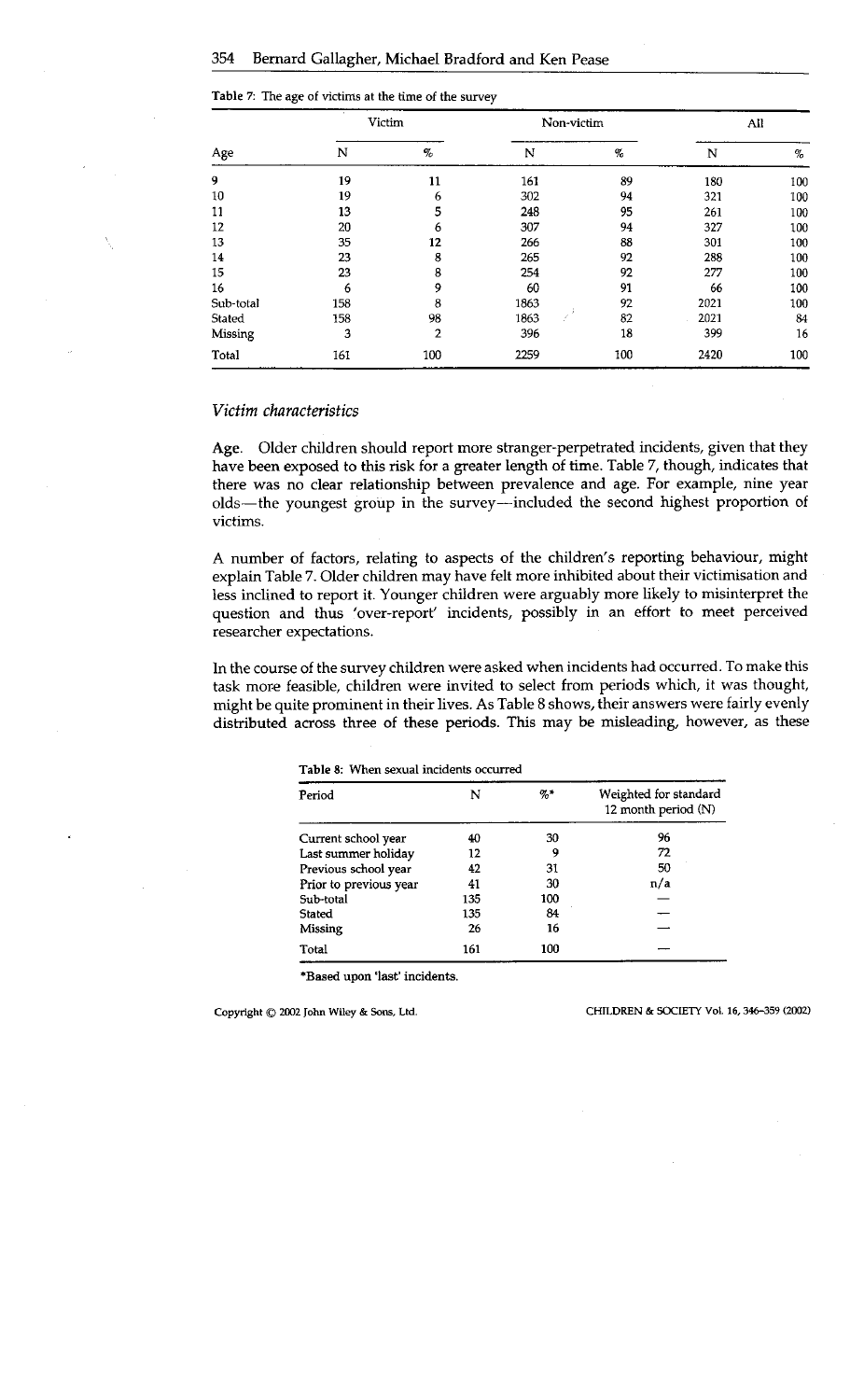| Gender        | Victim |     | Non-victim |     |      | All |  |
|---------------|--------|-----|------------|-----|------|-----|--|
|               | N      | %   | N          | %   | N    | %   |  |
| Female        | 110    | 11  | 884        | 89  | 994  | 100 |  |
| Male          | 50     | 5   | 989        | 95  | 1039 | 100 |  |
| Sub-total     | 160    | 8   | 1873       | 92  | 2033 | 100 |  |
| <b>Stated</b> | 160    | 99  | 1873       | 83  | 2033 | 84  |  |
| Missing       |        |     | 386        | 17  | 387  | 16  |  |
| Total         | 161    | 100 | 2259       | 100 | 2420 | 100 |  |

Table 9: The gender of victims of stranger-perpetrated incidents

periods are of different durations. The approximate time covered by each of the first three periods was as follows: 'current school year' —an average of five months; 'last summer holiday'-two months; 'previous school year'-ten months. The final column gives the number of incidents which would have occurred in a standard <sup>12</sup> month period.

Table <sup>8</sup> shows that, unsurprisingly, children reported fewer incidents from the more distant past. These figures are, themselves, likely to be influenced by a number of factors, such as forgetting, a decrease in the rate of long-past victimisation among younger children, and the possible existence of 'high-risk' periods, in particular summer holidays.

Gender. Table <sup>9</sup> shows that girls were more likely to report stranger-perpetrated sexual incidents than boys-the prevalence being 11 per cent and 5 per cent respectively. This finding is in line with numerous other studies which show that girls are sexually victimised more often than boys (Finkelhor, 1994).

Ethnicity. As the number of children in 'non-white' minority ethnic groups was small, they have been amalgamated into one group for this discussion. This is unsatisfactory but unavoidable. Table <sup>10</sup> shows little difference between the two groups in terms of the proportion of children victimised in stranger-perpetrated sexual incidents—the figure being approximately 8 per cent for both groups.

Area. For the purposes of this paper, the location of schools was taken to indicate the type of area in which children lived. The rate of victimisation, as indicated by Table 11, showed a steady and marked decrease from the inner city, through the peripheral council estates and suburbs, before reaching its lowest point in rural areas. The rate of

| Ethnicity              | Victims |     | Non-victims |     | All  |     |
|------------------------|---------|-----|-------------|-----|------|-----|
|                        | N       | %   | N           | %   | N    | %   |
| White                  | 133     | 8   | 1592        | 92  | 1725 | 100 |
| Minority ethnic groups | 24      | 8   | 271         | 92  | 295  | 100 |
| Sub-total              | 157     | 8   | 1863        | 92  | 2020 | 100 |
| <b>Stated</b>          | 157     | 98  | 1863        | 82  | 2020 | 83  |
| Missing                | 4       | 2   | 396         | 18  | 400  | 17  |
| Total                  | 161     | 100 | 2259        | 100 | 2420 | 100 |

Table 10: The ethnicity of victims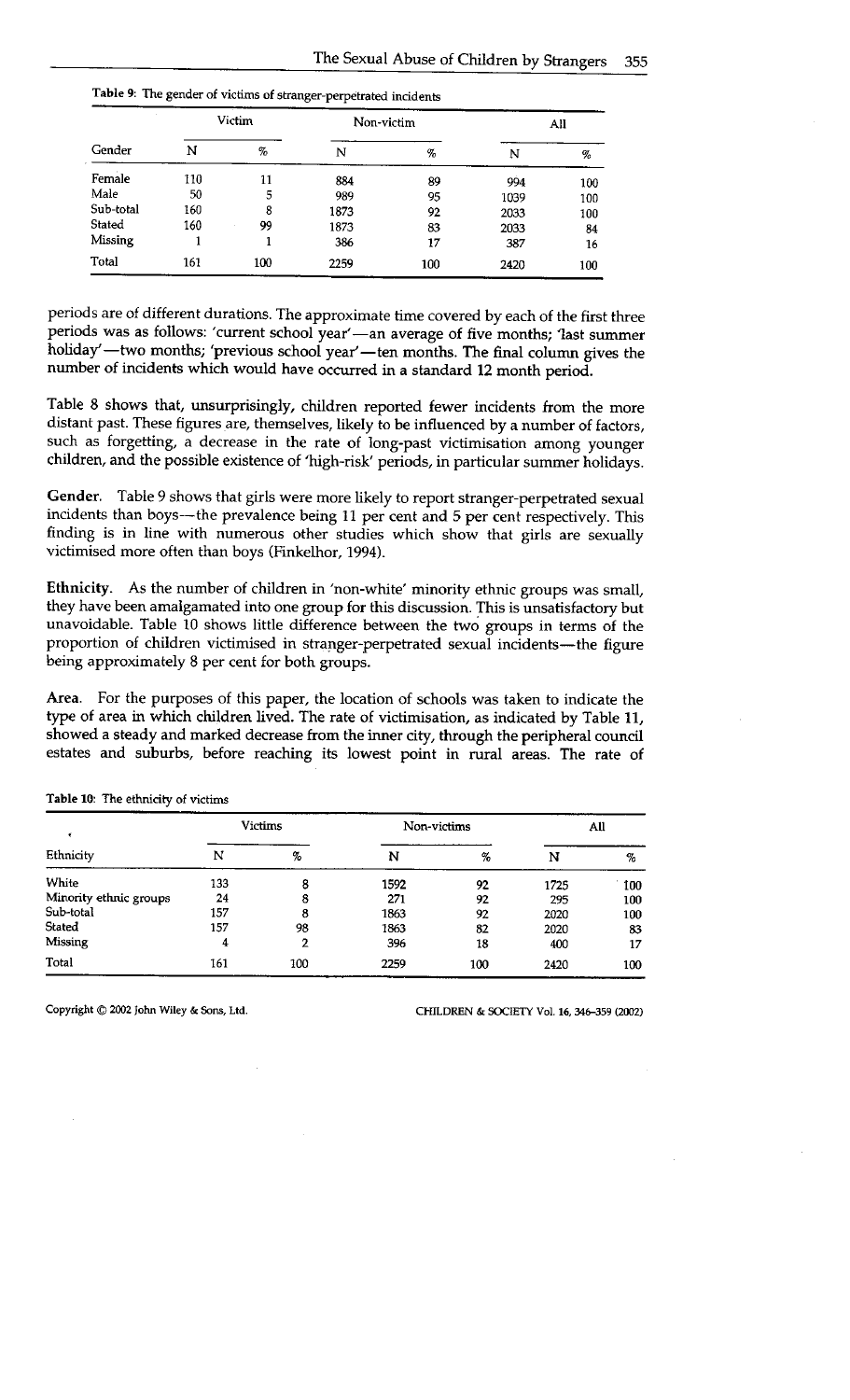| Area       | Victim |     | Non-victim |      | All  |     |
|------------|--------|-----|------------|------|------|-----|
|            | N      | %   | N          | $\%$ | N    | %   |
| Inner city | 56     | 11  | 454        | 89   | 510  | 100 |
| Estate     | 49     | 9   | 500        | 91   | 549  | 100 |
| Suburb     | 33     | 6   | 490        | 94   | 523  | 100 |
| Rural      | 23     | 5   | 438        | 95   | 461  | 100 |
| Sub-total  | 161    | 8   | 1882       | 92   | 2043 | 100 |
| Stated     | 161    | 100 | 1882       | 83   | 2043 | 84  |
| Missing    | 0      | 0   | 377        | 17   | 377  | 16  |
| Total      | 161    | 100 | 2259       | 100  | 2420 | 100 |

Table 11: Victimisation by local environment in which child lives (as measured by school location)

victimisation in the inner city was, at 11 per cent, more than twice that of rural areas (5 per cent). These findings are in line with those of the BCS (Aye Maung, 1995) but at variance with other estimates (for example, that of Mawby, 1979). These findings did not result from differencesin gender composition or response rates of children. Forty five per cent of the children answering this question in the inner city schools were girls, as against 53 per cent in the rural schools. The non-response rate (among girls, for example) was 12 per cent in the inner city and <sup>9</sup> per cent in the rural areas.

The precise connection between prevalence and area of residence is unclear. It may be related to any one of a number of factors, such as lifestyle or reporting behaviour, where perpetrators lived or their targeting choices. Aspects of the built environment may facilitate or deter perpetrators.

#### Conclusion

This research shows that the debate over the seriousness of stranger-perpetrated sexual abuse is complex. On the one hand, the findings offer some reassurance, with only a small minority of children experiencing such incidents and with many of the reported incidents involving 'less serious' acts. That children were almost nine times more likely to hurt themselves through an accident when they were out, than be accosted sexually by a stranger, also helps to put these incidents into perspective. Having said this, some children were 'touched' by, or were made to 'touch', perpetrators; others were subject to attempted 'abductions-some of which were completed; and almost three-quarters of all victims said they had been 'very' or 'quite frightened' by their experiences Gallagher and others, in preparation. Levels of victimisation were higher among girls than boys, and for children from inner city areas and peripheral council estates, compared to those from the outer suburbs and rural areas.

Other results call into question commonly held notions concerning stranger abuse. For instance, being accompanied by their peers did not protect children as much as might have been expected, and children were as much at risk from other children and young people as they were from adults (Gallagher and others, in preparation). These results indicate that there is much which remains to be understood about stranger abuse, such as why some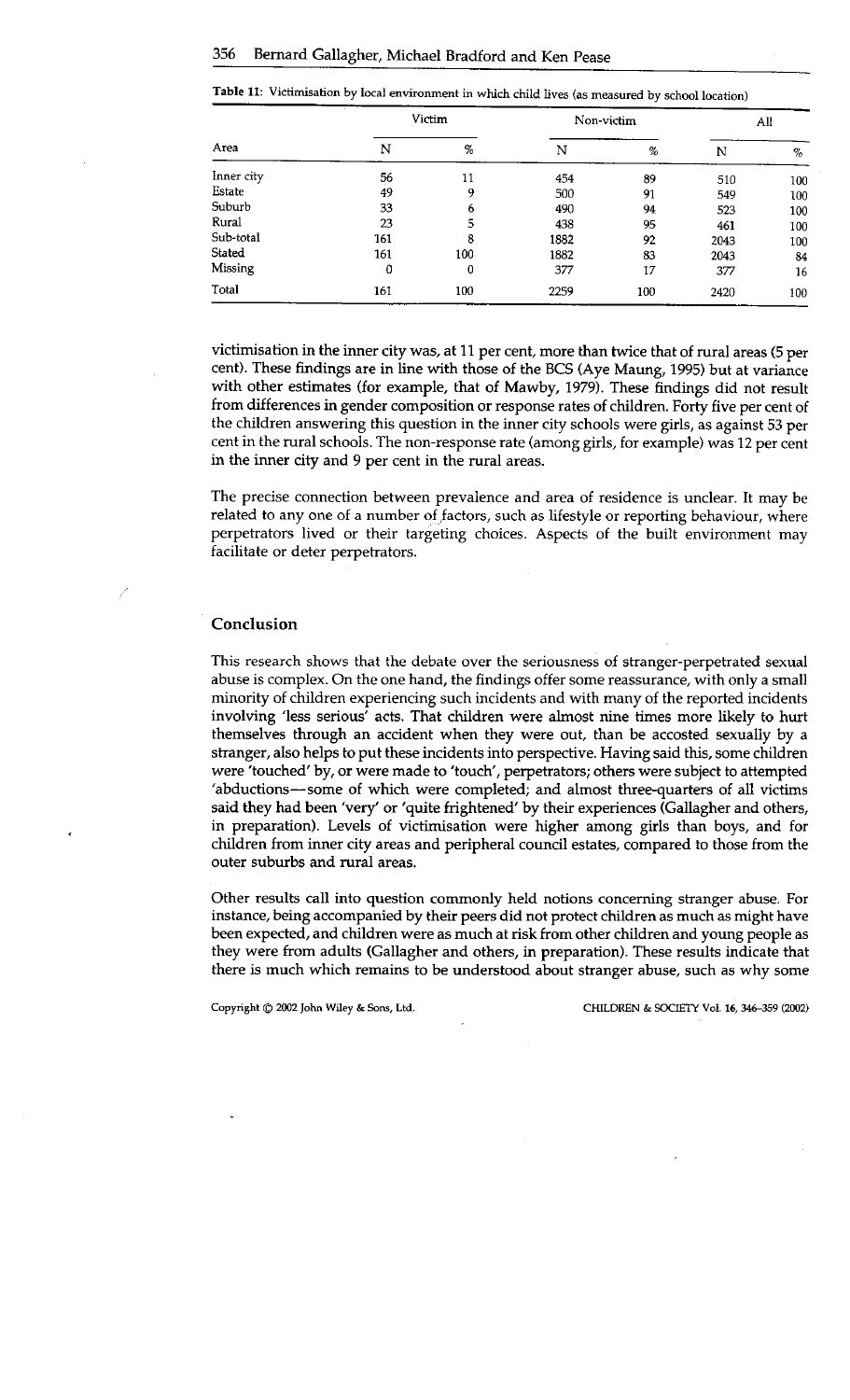children can resist assaults, or make disclosures, while others do not; and what are the precise methods by which children resist assaults.

This research has also highlighted the existence of issues surrounding the protection of children, and their place in society more generally. For example, if efforts to protect children are rendering them less 'street-wise' Weale, 1995, then this may be placing them more at risk from strangers when they are out alone. Schools showed a marked variation, by area, in their willingness to take part in the research reported here. The refusal rate among schools in the inner city and peripheral council estates was 42 per cent. This compares with rates for schools in the outer suburbs and rural areas of 57 per cent and 58 per cent respectively. These differences were due, in part, to the preparedness of schools to deal with possible parental/carer concerns and objections over their children's participation in 'sensitive' areas of research. Ultimately, they suggest that the extent to which a school contributes towards a child's safety may depend upon the area in which it is located. As Matthews and others (1998) have noted, there is an eagerness on the part of adults to move children on from some of the places they like to 'hang around' with the result that they move on to less supervised spaces such as parks where, as this research suggests, they may be more at risk.

The authors intend to address the above, and related, issues through further analysis of data not only from the survey but also from the child and parent/carer interviews and the police record searches. However, it is already clear, from the findings presented in this paper, that it is essential to move away from a situation in which the debate over stranger abuse swings from the 'shock and horror' of tabloid headlines to one where anxious parents/carers are dismissed as 'paranoid' (Furedi, 2001). Rather, a much more balanced, considered and informed discourse is needed. This should start with an acknowl edgement that stranger abuse, while a rare phenomenon, is one in which individual incidents may be serious and where many victims are disturbed by their experiences. In addition, the popular, or at least media, construction of stranger abuse, needs to be challenged. In this construction, stranger abuse is seen to consist of men offending against girls, serious sexual assault, extreme violence, and abduction. A debate which recognises that stranger abuse involves, for example, a range of victims, types of act, perpetrators and locations, is likely to be far more relevant and worthwhile than one based upon stereotypes.

Much of the official response to stranger abuse-certainly in terms of proactive measures-is confined to protection 'programmes' carried out by teachers, police and voluntary bodies, such as Kidscape and the NSPCC, with children in schools. While questions remain over the precise benefits of this work (Finkelhor and others, 1995a), it does not seem unreasonable to assume that these initiatives do enhance children's safety. However, that these programmes exist almost in isolation, only serves to highlight the widespread neglect of stranger abuse in terms of policy and practice. This neglect is well illustrated by *'Working Together'.* Reference to stranger abuse in the current edition of 'Working Together' is minimal (Department of Health and others, 1999). While the previous edition of this guidance did not contain a great deal more mention of stranger abuse, it did at least merit its own sub-section (Home Office and others, 1991). Research has shown stranger abuse to be 'marginalised' within the police, with these cases invariably being dealt with by the Criminal Investigation Department (CID) (Hughes and others, 1996). This is in stark contrast to intrafamilial abuse cases which are, almost without exception,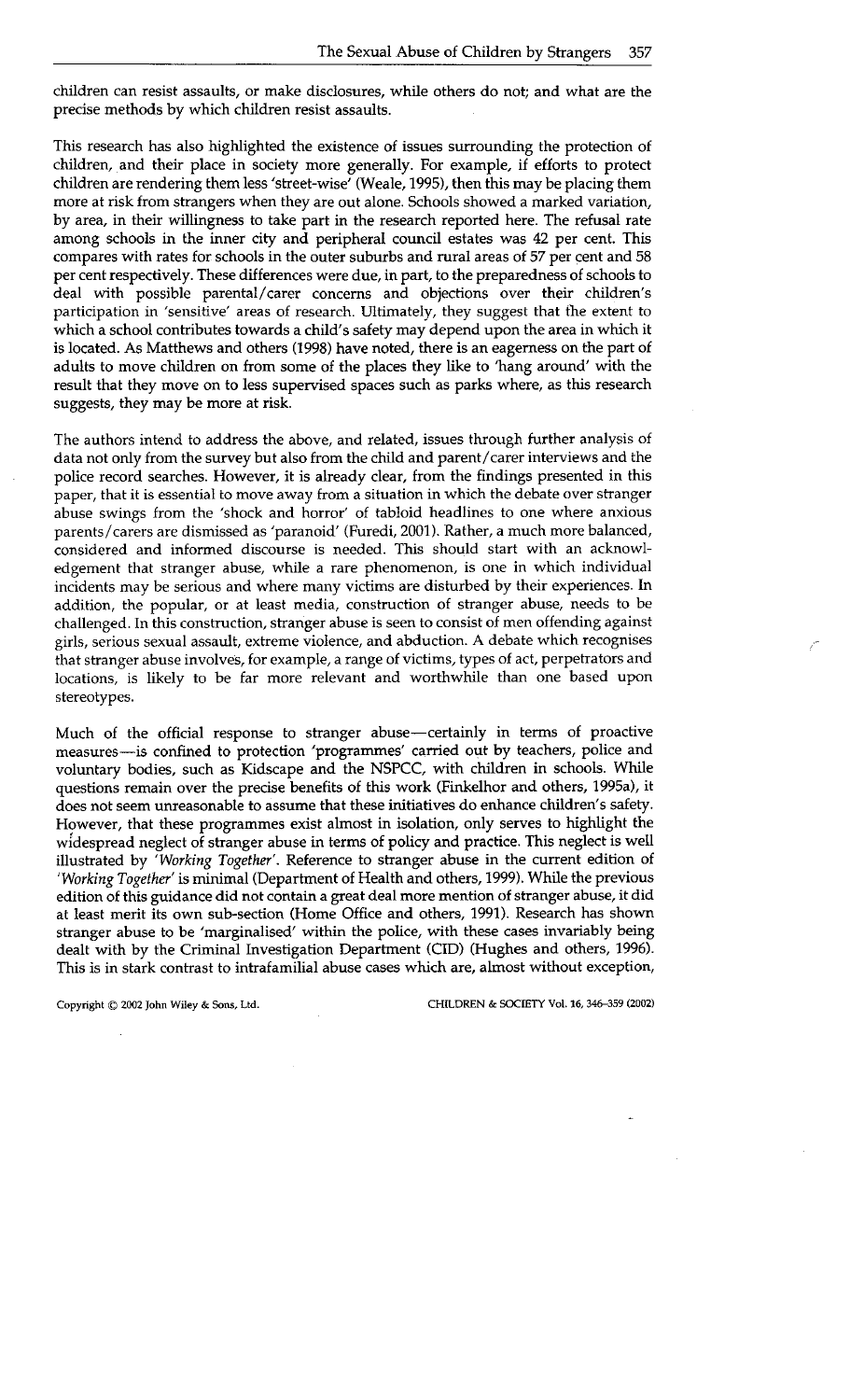handled by specially trained officers in dedicated child protection units. This has produced what is, in effect, a fragmented child protection service within the police, where some children (namely the victims of stranger abuse) may ultimately not receive as good a service, not only from the police, but also other agencies. That said, it does appear that this situation is being remedied with the Association of Chief Police Officer's support for the introduction of a 'standards-based' investigation service. This policy will ensure that all investigations into the sexual abuse of children are conducted to the same standard Her Majesty's Inspectorate of Constabulary, 1999.

If a sophisticated response to stranger abuse is to be developed then it should incorporate all aspects of the 'mainstream' child protection system; namely, prevention, detection, investigation and management, and treatment. It is only through this, that all the needs of children in respect of stranger abuse can be met. Should such a response come about, then it might also, hopefully, reverse the current position in which the tabloid media and 'anti paedophile' mobs have come to hold such sway.

## Acknowledgements

The authors would like to thank the following: all the children, teachers, local education authorities and police services for participating in this study; ChildLine and Drs Ian Loader, Michelle Elliot and Sheila Brown for all their helpful suggestions; the research assistants (Dr Jo Deakin, Caroline Hough, Michelle Linnecor, Anne Pearcey, Liz Pilling, Dr Lucy Spurling and Cheryl Wilson) for all their hard work, and the Economic and Social Research Council for funding this research under grant R000235996.

#### References

Anderson S, Kinsey R, Loader I, Smith C. 1994. *Cautionary Tales.* Avebury: Aldershot.

Asdigian N, Finkeihor D. 1995. What works for children in resisting assaults. *Journal ofInterpersonal Violence* 10(4): 402-418.

Aye Maung N. 1995. *Young People, Victimisation and the Police: British Crime Survey Findings on Experiences and Attitudes of 12-15 Year Olds.* HMSO: London.

Bateson P, Martin P. 1999. *Design for <sup>a</sup> Life.* Cape: London.

Cawson P and others. 2000. *Child Maltreatment in the United Kingdom. A Study of the Prevalence of Child Abuse and Neglect.* NSPCC: London.

Corby B. 2000. *Child Abuse. Towards <sup>a</sup> Knowledge Base.* Open University Press: Milton Keynes.

Department of Health, The Home Office and the Department for Education and Employment. 1999. *Working Together to Safeguard Children. A Guide to Inter-agency Working to Safeguard and Promote the Welfare of Children.* Department of Health: London.

Finkelhor D. 1994. The international epidemiology of child sexual abuse. *Child Abuse and Neglect* 185: 409-417.

Finkelhor D, Hotaling GT, Sedlak AJ. 1992. The abduction of children by strangers, Journal of Interpersonal Violence 7(2): 226-243.

Finkelhor D, Asdigian N, Oziuba-Leatherman J. 1995a. The effectiveness of victimization prevention Instruction: an evaluation of children's responses to actual threats and assaults. *Child Abuse and Neglect* **19(2)**: **141-153.** 

Finkelhor D, Hotaling C, Asdigian N. 1995b. Attempted non-family abductions. *Child Welfare.* September-October LXXIV: 941-955.